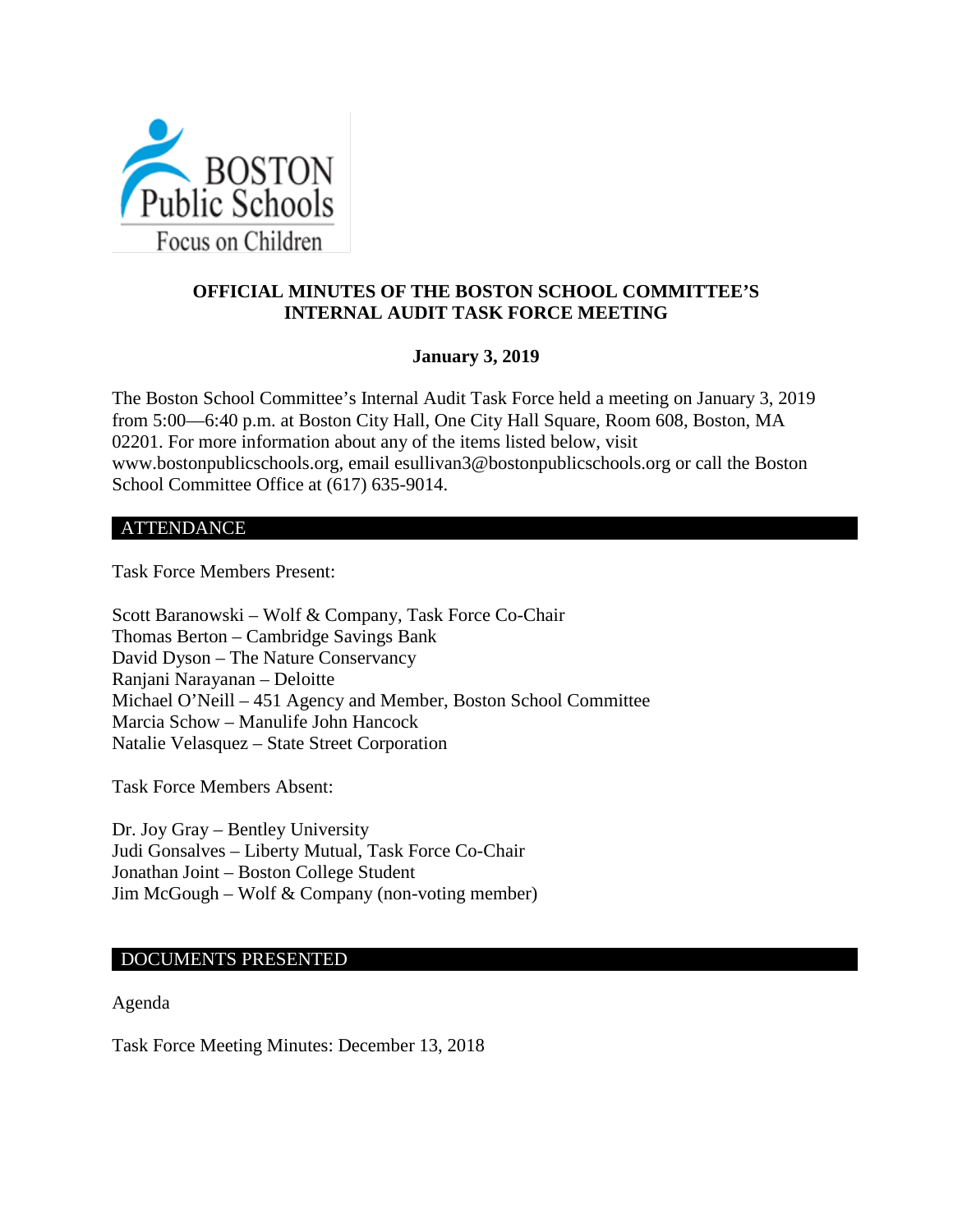*Boston School Committee Internal Audit Task Force Meeting Boston City Hall Room 608*

*January 3, 2019*

### CALL TO ORDER

Co-Chair Scott Baranowski called the meeting to order and welcomed everyone. He noted the objectives for the meeting were to update the task force on the status of the Office of Internal Audit Policy, review and approve the final first draft of the Chief Audit Executive Job Description, and to continue the discussion on developing of a high-level Audit Universe.

### APPROVAL OF MINUTES

*Approved –* The Task Force approved by unanimous consent the minutes of the December 13, 2018 Internal Audit Task Force meeting.

#### SUMMARY OF DISCUSSION

Mr. Baranowski provided a recap of the prior meeting's discussion on the Office of Internal Audit Policy finalization and Policy submission to Ms. Elizabeth Sullivan, Executive Secretary, Boston Public Schools. Ms. Sullivan forwarded the Policy to BPS Legal Counsel and we are awaiting their feedback.

The Task Force Members reviewed the final first draft of the Chief Audit Executive Job Description and proposed some changes. The Job Description will be disseminated to all the Task Force Members and voted on at the next meeting.

The Task Force Members continued their discussion an overall approach to a high-level Audit Universe, concurring that it should essentially be prepared by the Chief Internal Auditor, once the role is filled. The focus was on providing background/instruction on how an audit universe is built, suggesting initial internal audit areas based on what the Task Force has learned in its research thus far, defining a 3 year timeline and the success measures for the BPS internal audit function.

#### PUBLIC COMMENT

No speakers.